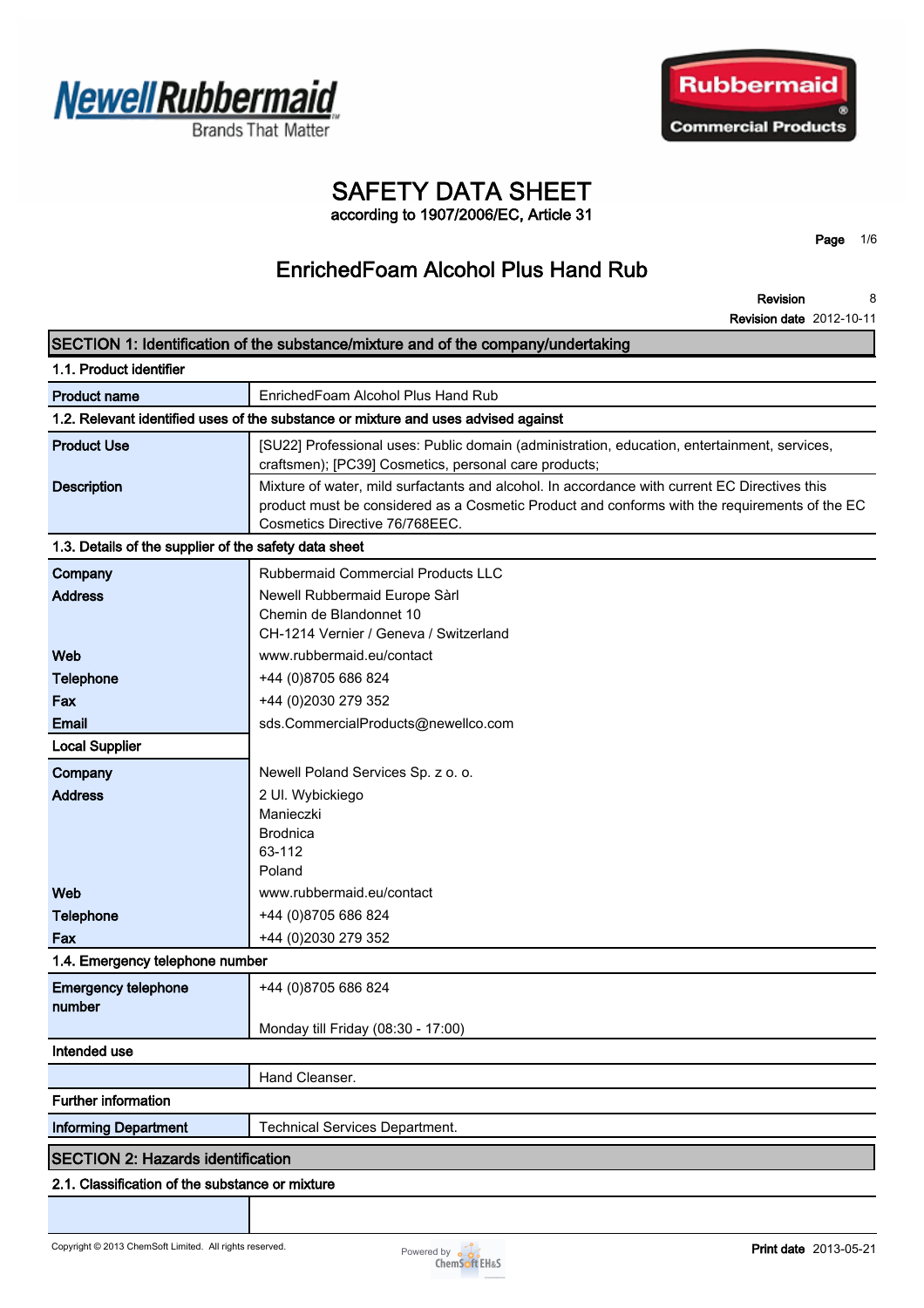**Revision Revision date 2012-10-11 8**

### **2.1. Classification of the substance or mixture**

| <b>Main hazards</b>          | Flammable.                                                                                                                                                           |  |  |  |
|------------------------------|----------------------------------------------------------------------------------------------------------------------------------------------------------------------|--|--|--|
| 2.2. Label elements          |                                                                                                                                                                      |  |  |  |
|                              | The product meets the criteria laid down in the European Directive for Cosmetics products<br>76/768/EEC.<br>The product is classified in accordance with 67/548/EEC. |  |  |  |
| <b>Risk phrases</b>          | R <sub>10</sub> - Flammable.                                                                                                                                         |  |  |  |
| <b>Safety phrases</b>        | S <sub>2</sub> - Keep out of the reach of children.                                                                                                                  |  |  |  |
| <b>Further information</b>   |                                                                                                                                                                      |  |  |  |
| <b>Classification system</b> | The product meets the criteria laid down in the European Directive for Cosmetics products<br>76/768/EEC.                                                             |  |  |  |

### **SECTION 3: Composition/information on ingredients**

### **3.2. Mixtures**

#### **67/548/EEC / 1999/45/EC**

| <b>Chemical Name</b>      | Index No.    | CAS No. | EC No.    | <b>REACH</b><br>Registration<br><b>Number</b> | Conc.<br>$(\%w/w)$ | Classification             |
|---------------------------|--------------|---------|-----------|-----------------------------------------------|--------------------|----------------------------|
| Ethanol                   | 603-002-00-5 | 64-17-5 | 200-578-6 | 01-2119457610-43                              | 70 - 80% F; R11    |                            |
| Isopropanol (Propan-2-ol) | 603-117-00-0 | 67-63-0 | 200-661-7 |                                               |                    | 1 - 10% F, R11 Xi, R36 R67 |

| <b>Description</b>             |                                                                                                                                                                                                                                  |
|--------------------------------|----------------------------------------------------------------------------------------------------------------------------------------------------------------------------------------------------------------------------------|
| <b>Further information</b>     | Mixture of water, mild surfactants and alcohol. In accordance with current EC Directives this<br>product must be considered as a Cosmetic Product and conforms with the requirements of the EC<br>Cosmetics Directive 76/768EEC. |
|                                |                                                                                                                                                                                                                                  |
| <b>Additional Information:</b> | Full text for all Risk Phrases mentioned in this section are displayed in Section 16.<br>See INCI declaration on label for ingredients.                                                                                          |
|                                |                                                                                                                                                                                                                                  |

### **SECTION 4: First aid measures**

### **4.1. Description of first aid measures**

| <b>Inhalation</b> | Unlikely to occur when used as directed.                                                           |  |  |  |
|-------------------|----------------------------------------------------------------------------------------------------|--|--|--|
| Eye contact       | Unlikely to occur when used as directed. Rinse immediately with plenty of water. Seek medical      |  |  |  |
|                   | attention if irritation or symptoms persist.                                                       |  |  |  |
| Ingestion         | Unlikely to occur when used as directed. Rinse mouth thoroughly. If ingested, induce vomiting, but |  |  |  |
|                   | only under medical supervision. Seek medical attention if irritation or symptoms persist.          |  |  |  |

### **SECTION 5: Firefighting measures**

**5.1. Extinguishing media**

**Carbon dioxide (CO2). Powder. Water. Foam.**

### **5.2. Special hazards arising from the substance or mixture**

**Carbon oxides may be formed in fire conditions.**

### **5.3. Advice for firefighters**

**Wear suitable protective equipment. Wear suitable respiratory equipment when necessary.**

### **SECTION 6: Accidental release measures**

### **6.1. Personal precautions, protective equipment and emergency procedures**

**Wear suitable protective equipment. Keep personnel away from spill. Surfaces contaminated with the product will become slippery.**

### **6.2. Environmental precautions**

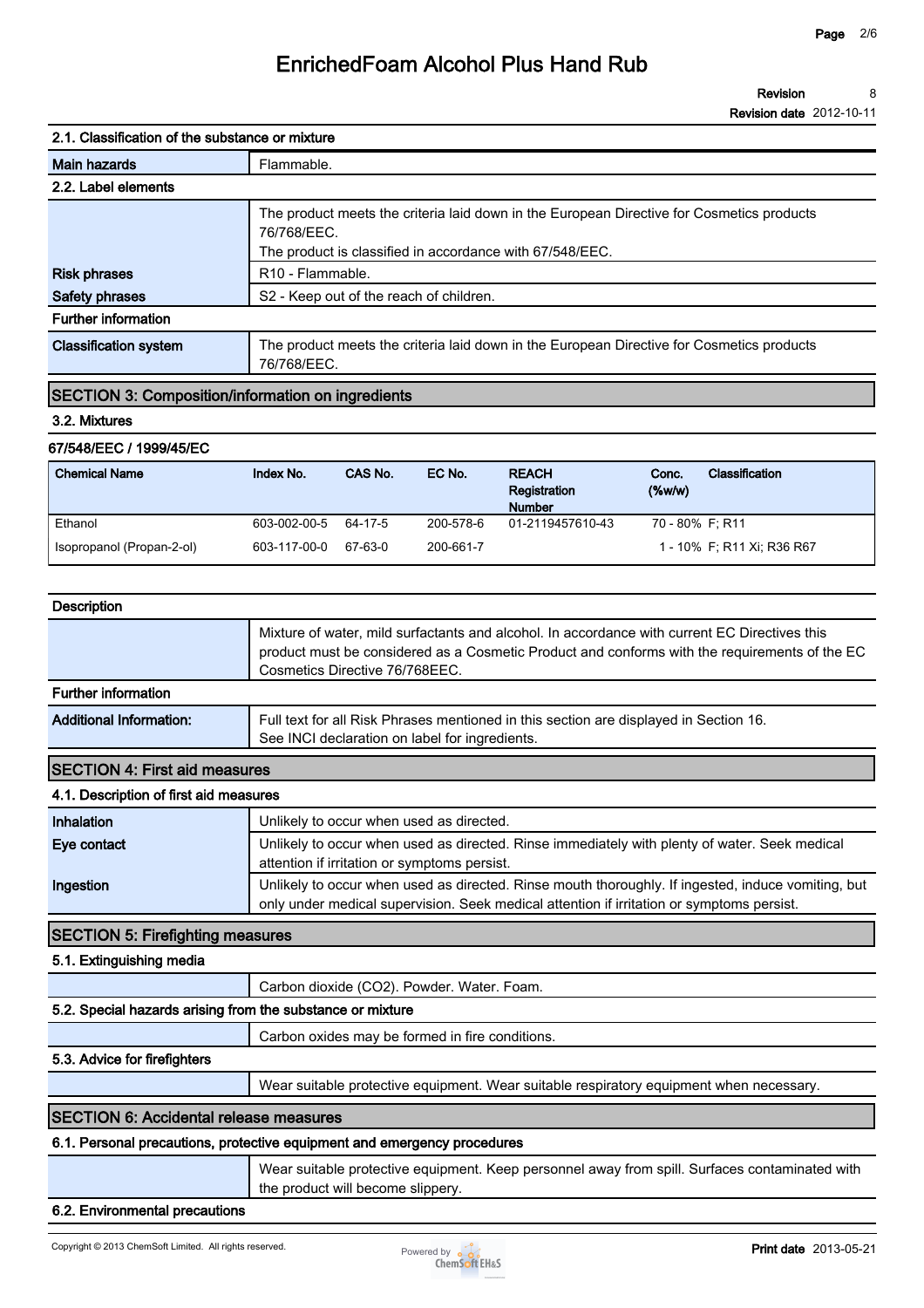**Revision Revision date 2012-10-11 8**

### **6.2. Environmental precautions**

|                                                                   | More than 90% biodegradable.                                                                                                                                                                                                                                                                   |
|-------------------------------------------------------------------|------------------------------------------------------------------------------------------------------------------------------------------------------------------------------------------------------------------------------------------------------------------------------------------------|
| 6.3. Methods and material for containment and cleaning up         |                                                                                                                                                                                                                                                                                                |
|                                                                   | Absorb with inert, absorbent material.                                                                                                                                                                                                                                                         |
| <b>SECTION 7: Handling and storage</b>                            |                                                                                                                                                                                                                                                                                                |
| 7.1. Precautions for safe handling                                |                                                                                                                                                                                                                                                                                                |
|                                                                   | No special precautions, except to be aware that spillages will make floors slippery.                                                                                                                                                                                                           |
| 7.2. Conditions for safe storage, including any incompatibilities |                                                                                                                                                                                                                                                                                                |
|                                                                   | Store in a cool, dry area. Do NOT allow to freeze. Store at temperatures above 5 °C.<br>Store at temperatures below 30 °C. Observe official regulations on storing flammable packagings.<br>Keep away from sources of ignition - No smoking. Protect from heat, direct sunlight and sources of |

### **SECTION 8: Exposure controls/personal protection**

**even after use.**

### **8.1. Control parameters**

### **8.1.1. Exposure Limit Values**

| Ethanol                                  | WEL 8-hr limit ppm: 1000                                                   | <b>WEL 8-hr limit mg/m3: 1920</b>                                                                   |  |
|------------------------------------------|----------------------------------------------------------------------------|-----------------------------------------------------------------------------------------------------|--|
|                                          | WEL 15 min limit ppm: -                                                    | WEL 15 min limit mg/m3: -                                                                           |  |
| Isopropanol (Propan-2-ol)                | WEL 8-hr limit ppm: 400                                                    | WEL 8-hr limit mg/m3: 999                                                                           |  |
|                                          | WEL 15 min limit ppm: 500                                                  | <b>WEL 15 min limit mg/m3: 1250</b>                                                                 |  |
|                                          | be monitored at the workplace.                                             | The product does not contain any relevant quantities of materials with critical values that have to |  |
| 8.2. Exposure controls                   |                                                                            |                                                                                                     |  |
| 8.2.2. Individual protection<br>measures | Not required when used as directed.                                        |                                                                                                     |  |
| Eye / face protection                    | Not required when used as directed.                                        |                                                                                                     |  |
| Skin protection -                        | Not required when used as directed. Wash hands after handling the product. |                                                                                                     |  |
| Handprotection                           |                                                                            |                                                                                                     |  |
| <b>Respiratory protection</b>            | Not required when used as directed.                                        |                                                                                                     |  |

**ignition. Do not spray on naked flame or any other incandescent material. Do not pierce or burn,** 

### **SECTION 9: Physical and chemical properties**

### **9.1. Information on basic physical and chemical properties**

|                                                                                              | State Liquid                      |
|----------------------------------------------------------------------------------------------|-----------------------------------|
|                                                                                              | <b>Colour</b> Colourless          |
|                                                                                              | Odour Alcoholic                   |
| <b>pH</b> $\left  \frac{5.5 - 6.5}{2.5 - 6.5} \right $<br>Boiling point<br>Flash point 22 °C |                                   |
|                                                                                              |                                   |
|                                                                                              |                                   |
|                                                                                              | Viscosity 11 sec. 4mm (DIN 53211) |

**9.2. Other information**

**Specific gravity 0.87 - 0.876 g/cm³**

### **SECTION 10: Stability and reactivity**

### **10.2. Chemical stability**

**Stable under normal conditions. Will not decompose if stored and used as recommended.**

**10.4. Conditions to avoid**

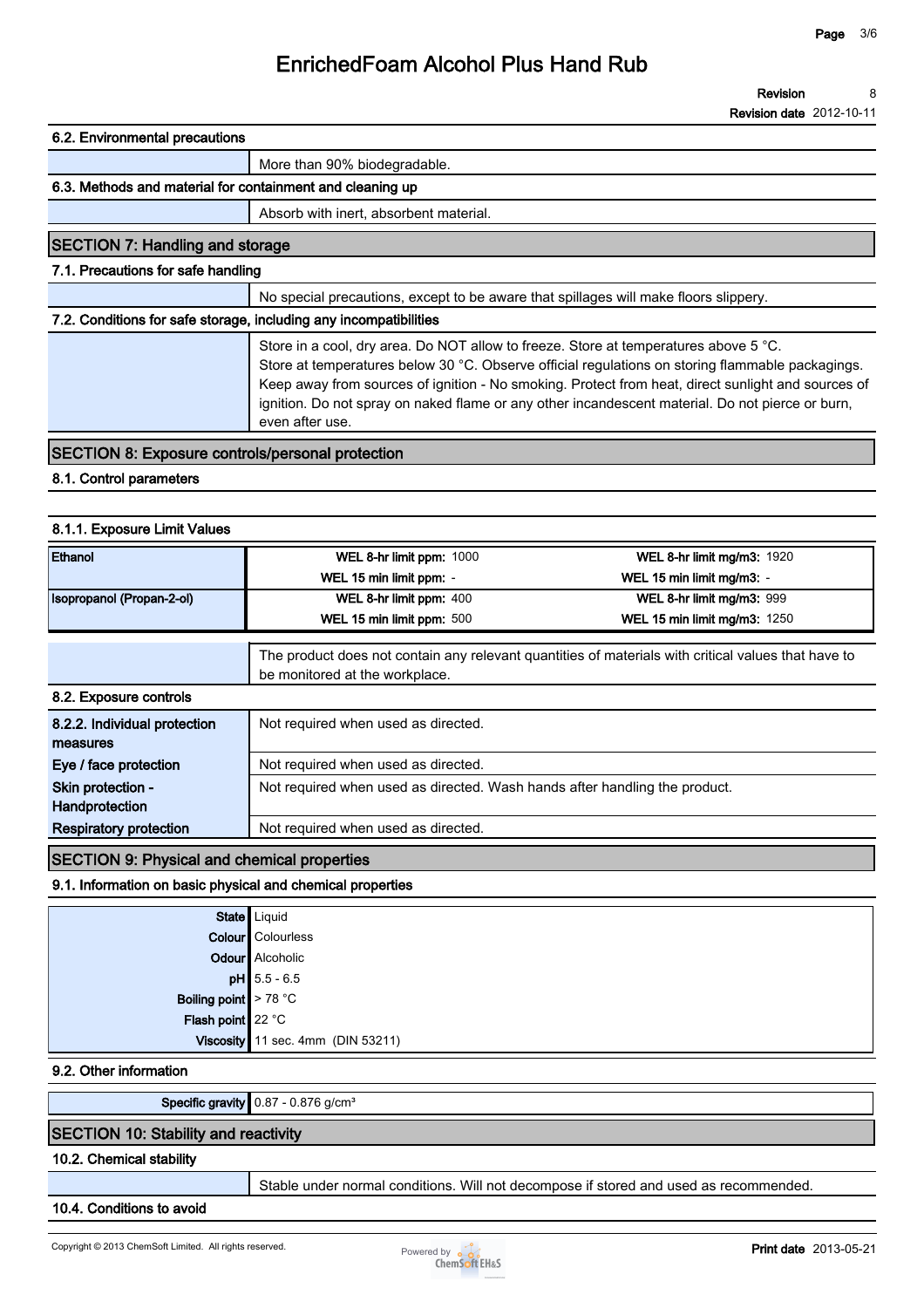**Revision 8**

|                                              |                                                                                                                                                                                                                                                                                                                                                                                                                                                                                                                                                                                                                 | <b>Revision date</b> 2012-10-11 |
|----------------------------------------------|-----------------------------------------------------------------------------------------------------------------------------------------------------------------------------------------------------------------------------------------------------------------------------------------------------------------------------------------------------------------------------------------------------------------------------------------------------------------------------------------------------------------------------------------------------------------------------------------------------------------|---------------------------------|
| 10.4. Conditions to avoid                    |                                                                                                                                                                                                                                                                                                                                                                                                                                                                                                                                                                                                                 |                                 |
|                                              | Do NOT allow to freeze.                                                                                                                                                                                                                                                                                                                                                                                                                                                                                                                                                                                         |                                 |
| 10.6. Hazardous decomposition products       |                                                                                                                                                                                                                                                                                                                                                                                                                                                                                                                                                                                                                 |                                 |
|                                              | Carbon oxides.                                                                                                                                                                                                                                                                                                                                                                                                                                                                                                                                                                                                  |                                 |
| <b>SECTION 11: Toxicological information</b> |                                                                                                                                                                                                                                                                                                                                                                                                                                                                                                                                                                                                                 |                                 |
| 11.1. Information on toxicological effects   |                                                                                                                                                                                                                                                                                                                                                                                                                                                                                                                                                                                                                 |                                 |
| Skin corrosion/irritation                    | No irritation expected.                                                                                                                                                                                                                                                                                                                                                                                                                                                                                                                                                                                         |                                 |
| Repeated or prolonged<br>exposure            | Non-irritant, though prolonged use will degrease the skin to some extent, which may then leave<br>the skin of a few particularly sensitive individuals more susceptible to other irritants.                                                                                                                                                                                                                                                                                                                                                                                                                     |                                 |
| 11.1.4. Toxicological Information            |                                                                                                                                                                                                                                                                                                                                                                                                                                                                                                                                                                                                                 |                                 |
| Ethanol                                      | Oral Rat LD50: 6200 - 17800<br>mg/kg                                                                                                                                                                                                                                                                                                                                                                                                                                                                                                                                                                            |                                 |
| Isopropanol                                  | Inhalation Rat LC50/4 h: >20 mg/l<br>Oral Rat LD50: >5000 mg/kg<br>Dermal Rabbit LD50: >5000 mg/kg                                                                                                                                                                                                                                                                                                                                                                                                                                                                                                              |                                 |
|                                              | The product meets the criteria laid down in the European Directive for Cosmetics products<br>76/768/EEC. Non-toxic; taken internally may produce gastro-intestinal irritation and discomfort.                                                                                                                                                                                                                                                                                                                                                                                                                   |                                 |
| <b>SECTION 12: Ecological information</b>    |                                                                                                                                                                                                                                                                                                                                                                                                                                                                                                                                                                                                                 |                                 |
| 12.1. Toxicity                               |                                                                                                                                                                                                                                                                                                                                                                                                                                                                                                                                                                                                                 |                                 |
| Ethanol                                      | Algae IC50/72h: 5000 mg/l<br>Fish LC50/96h: 11400 mg/l                                                                                                                                                                                                                                                                                                                                                                                                                                                                                                                                                          |                                 |
| 12.3. Bioaccumulative potential              |                                                                                                                                                                                                                                                                                                                                                                                                                                                                                                                                                                                                                 |                                 |
|                                              | Does not bioaccumulate.                                                                                                                                                                                                                                                                                                                                                                                                                                                                                                                                                                                         |                                 |
| <b>Further information</b>                   |                                                                                                                                                                                                                                                                                                                                                                                                                                                                                                                                                                                                                 |                                 |
|                                              | Product is based on biodegradable materials, and examination of the formula suggests a low<br>ecological impact if handled correctly. Do not allow undiluted product to reach ground water or<br>water courses.<br>The surfactant(s) contained in this preparation complies(comply) with the biodegradability criteria<br>as laid down in Regulation (EC) No.648/2004 on detergents. Data to support this assertion are<br>held at the disposal of the competent authorities of the Member States and will be made available<br>to them, at their direct request or at the request of a detergent manufacturer. |                                 |
| <b>SECTION 13: Disposal considerations</b>   |                                                                                                                                                                                                                                                                                                                                                                                                                                                                                                                                                                                                                 |                                 |
| <b>General information</b>                   |                                                                                                                                                                                                                                                                                                                                                                                                                                                                                                                                                                                                                 |                                 |
|                                              | Dispose of in compliance with all local and national regulations.                                                                                                                                                                                                                                                                                                                                                                                                                                                                                                                                               |                                 |
| Disposal of packaging                        |                                                                                                                                                                                                                                                                                                                                                                                                                                                                                                                                                                                                                 |                                 |
|                                              | Containers can be recycled if in compliance with local and national regulations.                                                                                                                                                                                                                                                                                                                                                                                                                                                                                                                                |                                 |
| <b>SECTION 14: Transport information</b>     |                                                                                                                                                                                                                                                                                                                                                                                                                                                                                                                                                                                                                 |                                 |
| Hazard pictograms                            |                                                                                                                                                                                                                                                                                                                                                                                                                                                                                                                                                                                                                 |                                 |
|                                              |                                                                                                                                                                                                                                                                                                                                                                                                                                                                                                                                                                                                                 |                                 |
| 14.1. UN number                              |                                                                                                                                                                                                                                                                                                                                                                                                                                                                                                                                                                                                                 |                                 |
|                                              | <b>UN1170</b>                                                                                                                                                                                                                                                                                                                                                                                                                                                                                                                                                                                                   |                                 |
| 14.2. UN proper shipping name                |                                                                                                                                                                                                                                                                                                                                                                                                                                                                                                                                                                                                                 |                                 |
|                                              | ETHANOL SOLUTION                                                                                                                                                                                                                                                                                                                                                                                                                                                                                                                                                                                                |                                 |
|                                              |                                                                                                                                                                                                                                                                                                                                                                                                                                                                                                                                                                                                                 |                                 |

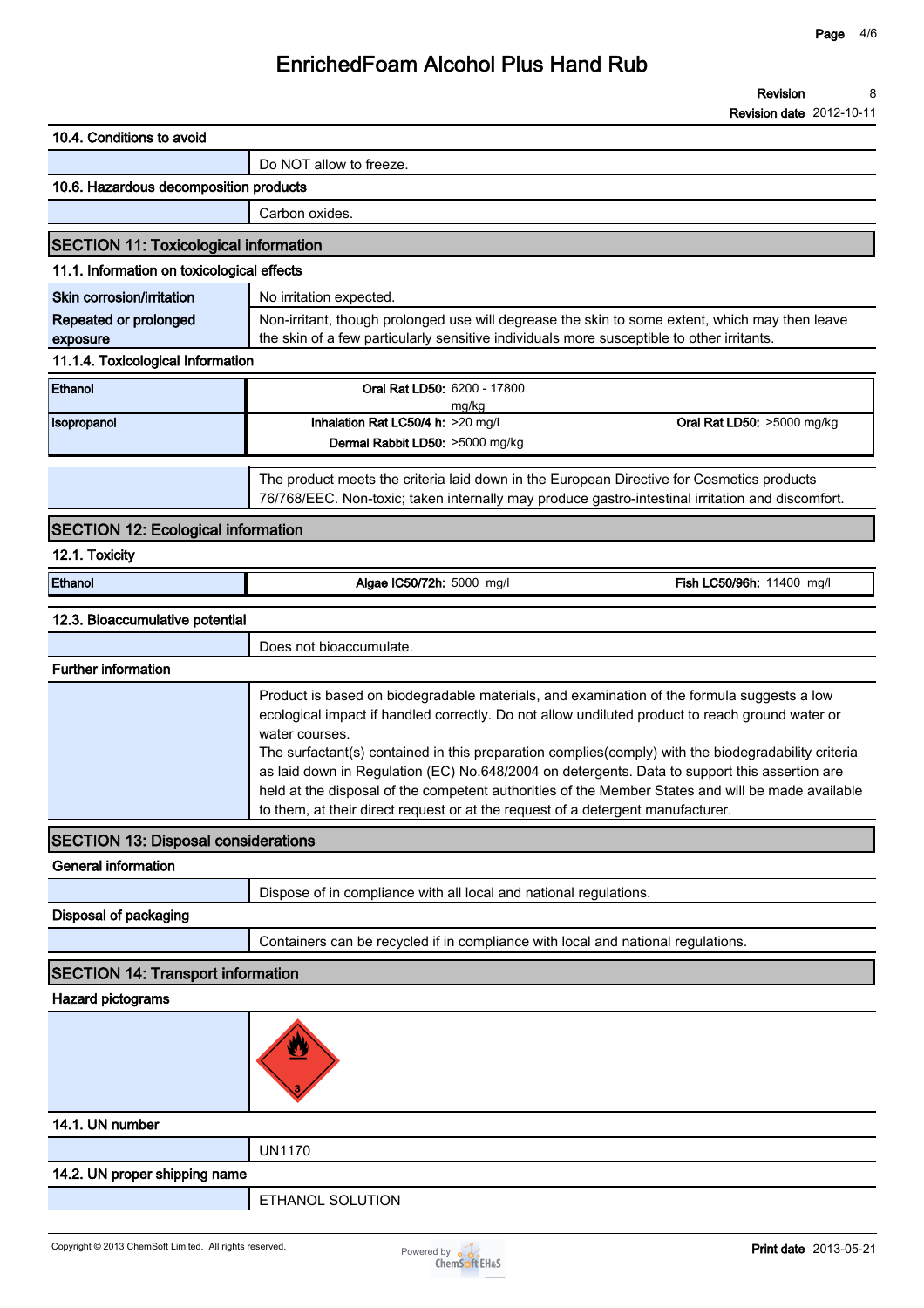| 14.3. Transport hazard class(es)          |                                                                                                                                                                                                                                                                                                                                                                                                                                                                                                                                                                                                                                                                                                                                                                                                                                                                          |
|-------------------------------------------|--------------------------------------------------------------------------------------------------------------------------------------------------------------------------------------------------------------------------------------------------------------------------------------------------------------------------------------------------------------------------------------------------------------------------------------------------------------------------------------------------------------------------------------------------------------------------------------------------------------------------------------------------------------------------------------------------------------------------------------------------------------------------------------------------------------------------------------------------------------------------|
| <b>ADR/RID</b>                            | 3                                                                                                                                                                                                                                                                                                                                                                                                                                                                                                                                                                                                                                                                                                                                                                                                                                                                        |
| Subsidiary risk                           |                                                                                                                                                                                                                                                                                                                                                                                                                                                                                                                                                                                                                                                                                                                                                                                                                                                                          |
| <b>IMDG</b>                               | 3                                                                                                                                                                                                                                                                                                                                                                                                                                                                                                                                                                                                                                                                                                                                                                                                                                                                        |
| Subsidiary risk                           |                                                                                                                                                                                                                                                                                                                                                                                                                                                                                                                                                                                                                                                                                                                                                                                                                                                                          |
| <b>IATA</b>                               | 3                                                                                                                                                                                                                                                                                                                                                                                                                                                                                                                                                                                                                                                                                                                                                                                                                                                                        |
| Subsidiary risk                           |                                                                                                                                                                                                                                                                                                                                                                                                                                                                                                                                                                                                                                                                                                                                                                                                                                                                          |
| 14.4. Packing group                       |                                                                                                                                                                                                                                                                                                                                                                                                                                                                                                                                                                                                                                                                                                                                                                                                                                                                          |
| Packing group                             | $\mathbf{I}$                                                                                                                                                                                                                                                                                                                                                                                                                                                                                                                                                                                                                                                                                                                                                                                                                                                             |
| 14.5. Environmental hazards               |                                                                                                                                                                                                                                                                                                                                                                                                                                                                                                                                                                                                                                                                                                                                                                                                                                                                          |
| <b>Environmental hazards</b>              | No                                                                                                                                                                                                                                                                                                                                                                                                                                                                                                                                                                                                                                                                                                                                                                                                                                                                       |
| Marine pollutant                          | No                                                                                                                                                                                                                                                                                                                                                                                                                                                                                                                                                                                                                                                                                                                                                                                                                                                                       |
| <b>ADR/RID</b>                            |                                                                                                                                                                                                                                                                                                                                                                                                                                                                                                                                                                                                                                                                                                                                                                                                                                                                          |
| <b>Hazard ID</b>                          | 33                                                                                                                                                                                                                                                                                                                                                                                                                                                                                                                                                                                                                                                                                                                                                                                                                                                                       |
| <b>Tunnel Category</b>                    | (D/E)                                                                                                                                                                                                                                                                                                                                                                                                                                                                                                                                                                                                                                                                                                                                                                                                                                                                    |
| <b>IMDG</b>                               |                                                                                                                                                                                                                                                                                                                                                                                                                                                                                                                                                                                                                                                                                                                                                                                                                                                                          |
| <b>EmS Code</b>                           | F-E S-D                                                                                                                                                                                                                                                                                                                                                                                                                                                                                                                                                                                                                                                                                                                                                                                                                                                                  |
| <b>IATA</b>                               |                                                                                                                                                                                                                                                                                                                                                                                                                                                                                                                                                                                                                                                                                                                                                                                                                                                                          |
| Packing Instruction (Cargo)               | 364                                                                                                                                                                                                                                                                                                                                                                                                                                                                                                                                                                                                                                                                                                                                                                                                                                                                      |
| <b>Maximum quantity</b>                   | 60 L                                                                                                                                                                                                                                                                                                                                                                                                                                                                                                                                                                                                                                                                                                                                                                                                                                                                     |
| <b>Packing Instruction</b><br>(Passenger) | 353                                                                                                                                                                                                                                                                                                                                                                                                                                                                                                                                                                                                                                                                                                                                                                                                                                                                      |
| <b>Maximum quantity</b>                   | 5 <sub>L</sub>                                                                                                                                                                                                                                                                                                                                                                                                                                                                                                                                                                                                                                                                                                                                                                                                                                                           |
| <b>Further information</b>                |                                                                                                                                                                                                                                                                                                                                                                                                                                                                                                                                                                                                                                                                                                                                                                                                                                                                          |
| <b>Remarks</b>                            | UN 1170 should be placed inside the diamond shaped label.<br>ADR - Goods are classified as "Limited Quantities" and are therefore excempt from ADR<br>regulations. Check local legislation for domestic transport.                                                                                                                                                                                                                                                                                                                                                                                                                                                                                                                                                                                                                                                       |
| <b>Remarks</b>                            | "Dangerous goods of limited quantities of Class 3" is required according to IMDG regulations.                                                                                                                                                                                                                                                                                                                                                                                                                                                                                                                                                                                                                                                                                                                                                                            |
| <b>SECTION 15: Regulatory information</b> |                                                                                                                                                                                                                                                                                                                                                                                                                                                                                                                                                                                                                                                                                                                                                                                                                                                                          |
|                                           | 15.1. Safety, health and environmental regulations/legislation specific for the substance or mixture                                                                                                                                                                                                                                                                                                                                                                                                                                                                                                                                                                                                                                                                                                                                                                     |
| <b>Regulations</b>                        | In accordance with current EC Directives this product must be considered as a Cosmetic Product                                                                                                                                                                                                                                                                                                                                                                                                                                                                                                                                                                                                                                                                                                                                                                           |
|                                           | and conforms with the requirements of the EC Cosmetics Directive 76/768EEC. Information on the<br>composition may be found in the ingredients declaration on the packaging.                                                                                                                                                                                                                                                                                                                                                                                                                                                                                                                                                                                                                                                                                              |
|                                           | The surfactant(s) contained in this preparation complies(comply) with the biodegradability criteria<br>as laid down in Regulation (EC) No.648/2004 on detergents. Data to support this assertion are<br>held at the disposal of the competent authorities of the Member States and will be made available<br>to them, at their direct request or at the request of a detergent manufacturer.                                                                                                                                                                                                                                                                                                                                                                                                                                                                             |
| <b>Further information</b>                |                                                                                                                                                                                                                                                                                                                                                                                                                                                                                                                                                                                                                                                                                                                                                                                                                                                                          |
|                                           | REGULATION (EC) No 1907/2006 OF THE EUROPEAN PARLIAMENT AND OF THE COUNCIL<br>of 18 December 2006 concerning the Registration, Evaluation, Authorisation and Restriction of<br>Chemicals (REACH), establishing a European Chemicals Agency, amending Directive<br>1999/45/EC and repealing Council Regulation (EEC) No 793/93 and Commission Regulation (EC)<br>No 1488/94 as well as Council Directive 76/769/EEC and Commission Directives 91/155/EEC,<br>93/67/EEC, 93/105/EC and 2000/21/EC.<br>COMMISSION REGULATION (EU) No 453/2010 of 20 May 2010 amending Regulation (EC) No<br>1907/2006 of the European Parliament and of the Council on the Registration, Evaluation,<br>Authorisation and Restriction of Chemicals (REACH), establishing a European Chemicals Agency,<br>amending Directive 1999/45/EC and repealing Council Regulation (EEC) No 793/93 and |